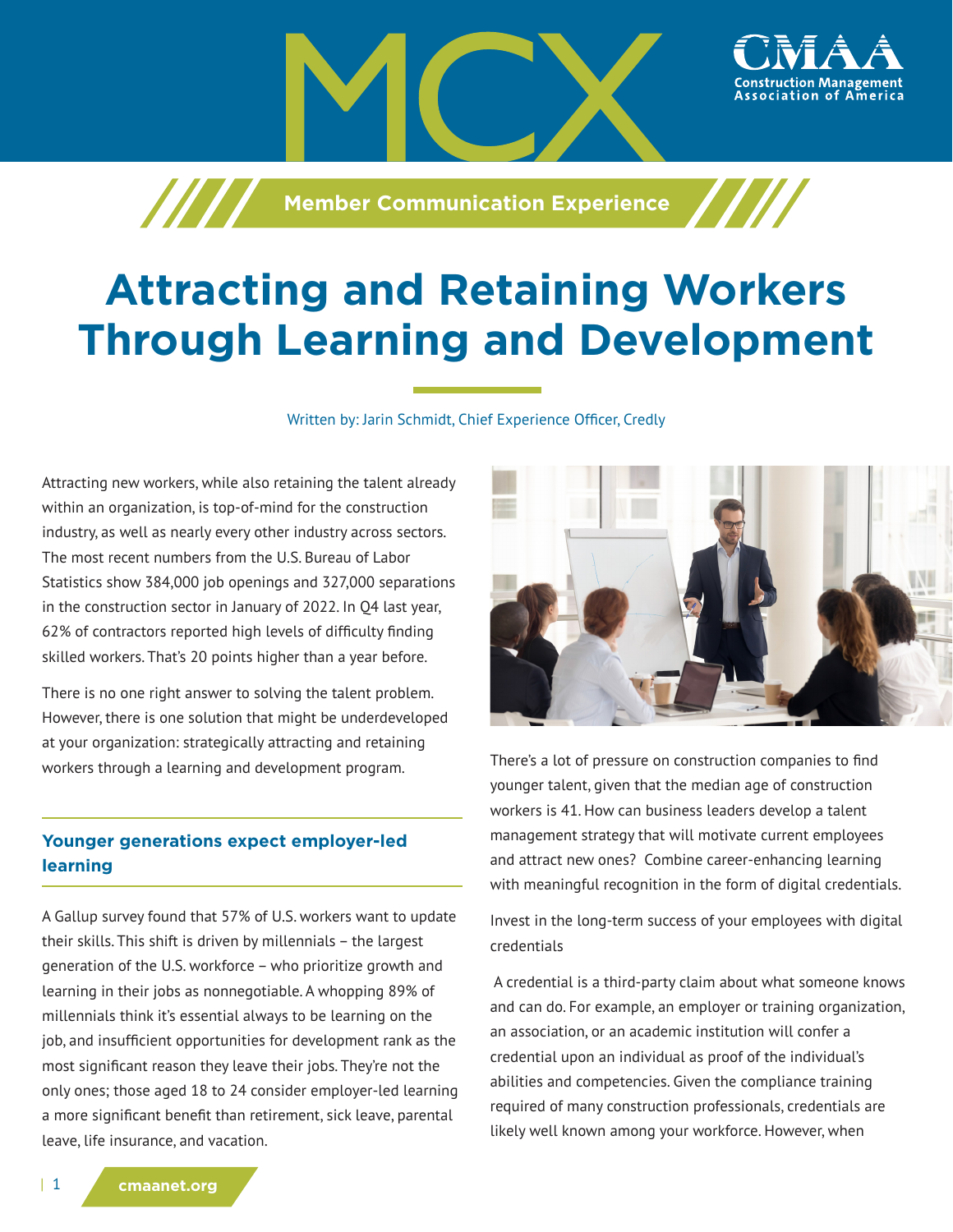organizations use digital credentials, skills and knowledge are verified via a trusted, common language platform.

Digital credentials help employers understand which verified skills an employee has. They can also help an employee better understand where learning and development fit into a career path. When employers provide training and recognize employee achievements with digital credentials, they invest in their employees' long-term success.

Here are four tips for using digital credentials as a tool in your talent management.

## **1. PAIR UPSKILLING INITIATIVES WITH DIGITAL CREDENTIALS**

No one knows exactly how the construction industry will evolve and change in the future. However, companies can ensure their staff is made up of highly versatile people who each have a basic foundation of skills that allows them to learn and adapt to whatever comes their way. Upskilling is an integral part of making sure that happens.

Upskilling offers employees the opportunity to learn and grow skills that can be beneficial now and in the future. When the outcomes of those upskilling efforts are recognized in the form of digital credentials, employers can gain insights into the combined abilities of their workforce and guide professional pathways for succession planning and advancement.

#### **2. ENCOURAGE EMPLOYEE RECOGNITION**

Forty percent of American workers report they would put more energy into their job if their employer showed them more appreciation. Celebrating your employees' accomplishments is a powerful way to boost engagement. Digital credentials allow workers to be recognized not just by their employers but also by their peers. Digital credentials can be shared seamlessly online and create a culture of recognition in your organization that is meaningful and relevant.

Recognizing the achievements of your employees helps them feel like valued team members. They will also understand they are developing critical knowledge for their career.

#### **3. PROMOTE FROM WITHIN**

You can create a defined path for promotion with digital credentials. If your employees know the specific skills to move up the ladder, you give them a chance for internal mobility. That will encourage employees to stay committed to growing their careers within your company.

Hiring internally not only provides you with the opportunity to develop a stronger relationship with employees, but there are also logistical benefits to hiring internally. Workers already have the trust of their organizations and are familiar with how the company operates. Time to train and acclimate to a new role can be faster than with external hires.

### **4. FOCUS ON SKILLS-BASED HIRING**

Skills-based hiring helps organizations access more expansive talent pools and can more readily surface internal candidates with the right skills to perform a new role. Skills-based hiring is a significant change from how people have traditionally been hired.

Historically, recruitment has been based on who a candidate knows, where they worked before, where they went to school and other signifiers of fit that are not necessarily connected to skills or ability. An increasing number of organizations are shifting away from that old model and adapting skills-based hiring to ensure a highly skilled, diverse workforce.

# **Future-proof your workforce by investing in learning and development now**

During this new era of talent management, learning and development programs are vital to increasing employee engagement. They ensure your organization can attract new talent and retain employees, fulfill employees' present and future needs, and ensure long-term success for the organization and the individuals who make up its workforce.  $\sum$